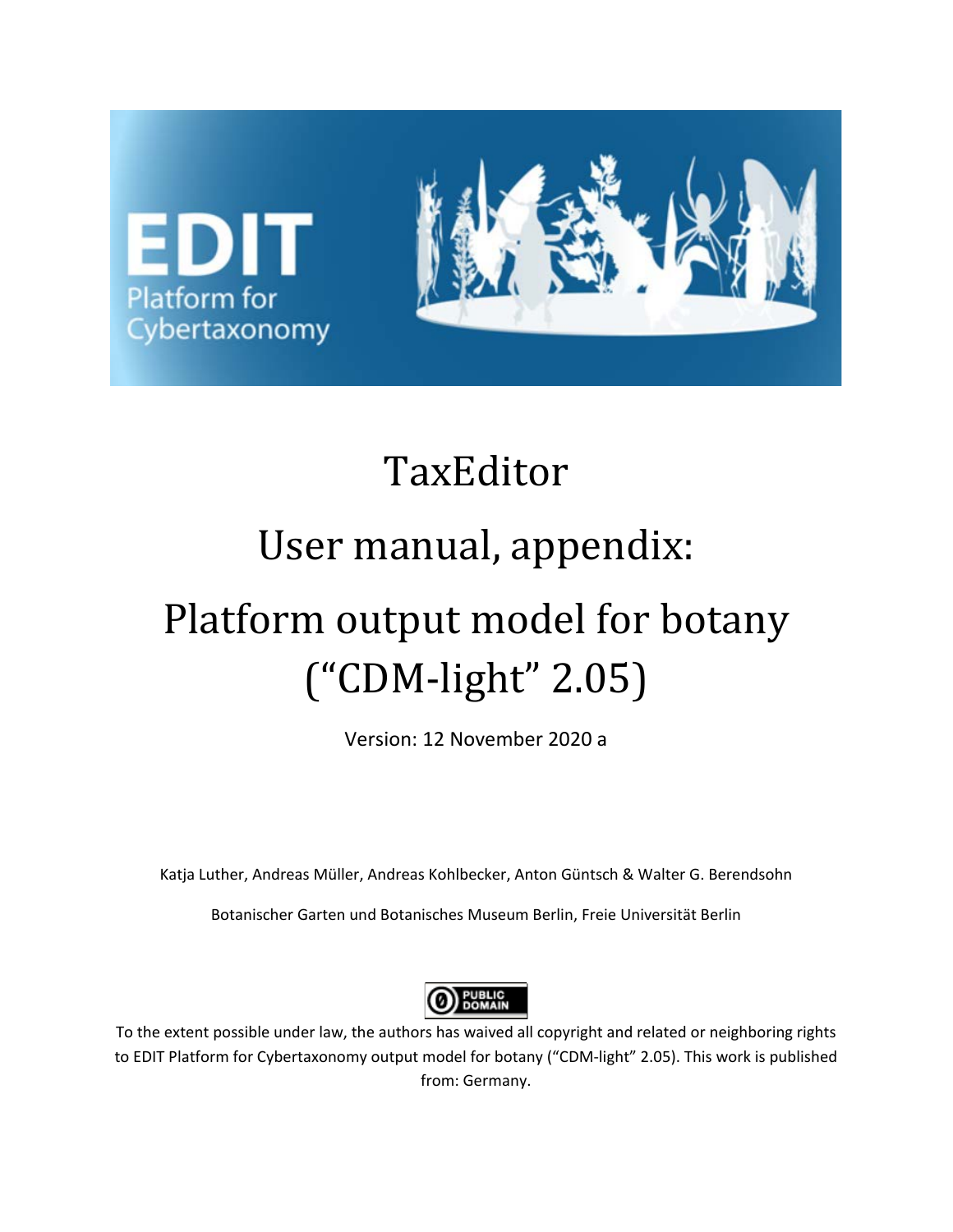

# **Contents**

| $\mathbf{1}$   | $\label{eq:1} Introduction. 22$ |  |
|----------------|---------------------------------|--|
|                |                                 |  |
|                |                                 |  |
|                |                                 |  |
| $\overline{2}$ |                                 |  |
|                |                                 |  |
|                |                                 |  |
|                |                                 |  |
|                |                                 |  |
|                |                                 |  |
|                |                                 |  |
|                |                                 |  |
|                |                                 |  |
|                |                                 |  |
|                |                                 |  |
|                |                                 |  |
|                |                                 |  |
|                |                                 |  |
|                |                                 |  |
|                |                                 |  |
|                |                                 |  |
|                |                                 |  |
|                |                                 |  |
|                |                                 |  |
|                |                                 |  |
|                |                                 |  |
| 3              |                                 |  |
| 4              |                                 |  |
|                |                                 |  |
|                |                                 |  |
|                |                                 |  |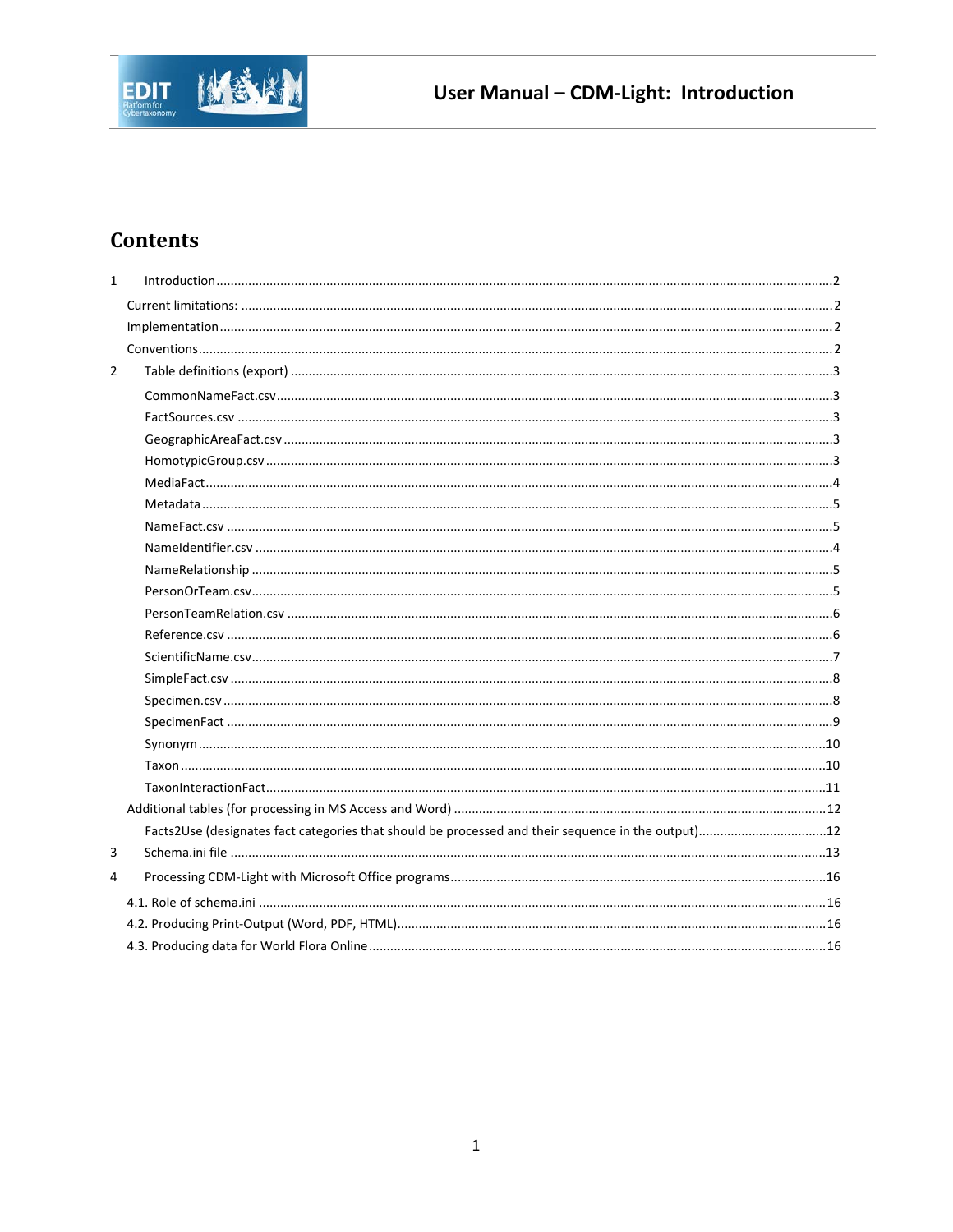

# <span id="page-2-0"></span>**1 Introduction**

#### <span id="page-2-1"></span>Current limitations:

- Single classification
- No concept relationships except partial and pro-parte synonyms and misapplied names (as flags in synonym.csv table)
- Note: All taxon nodes must have a name Rank assigned
- Hybrid formulas will be converted to empty name strings

#### <span id="page-2-2"></span>Implementation

- Export to csv tables
- Character encoding Unicode UTF-8 (Windows Characterset 65001)
- Choice if csv tables are packed into .zip file

#### <span id="page-2-3"></span>Conventions

- All IDs are UUIDs as designated in the CDM
- Sequence of attributes in tables must be maintained for usage in MS-Access etc.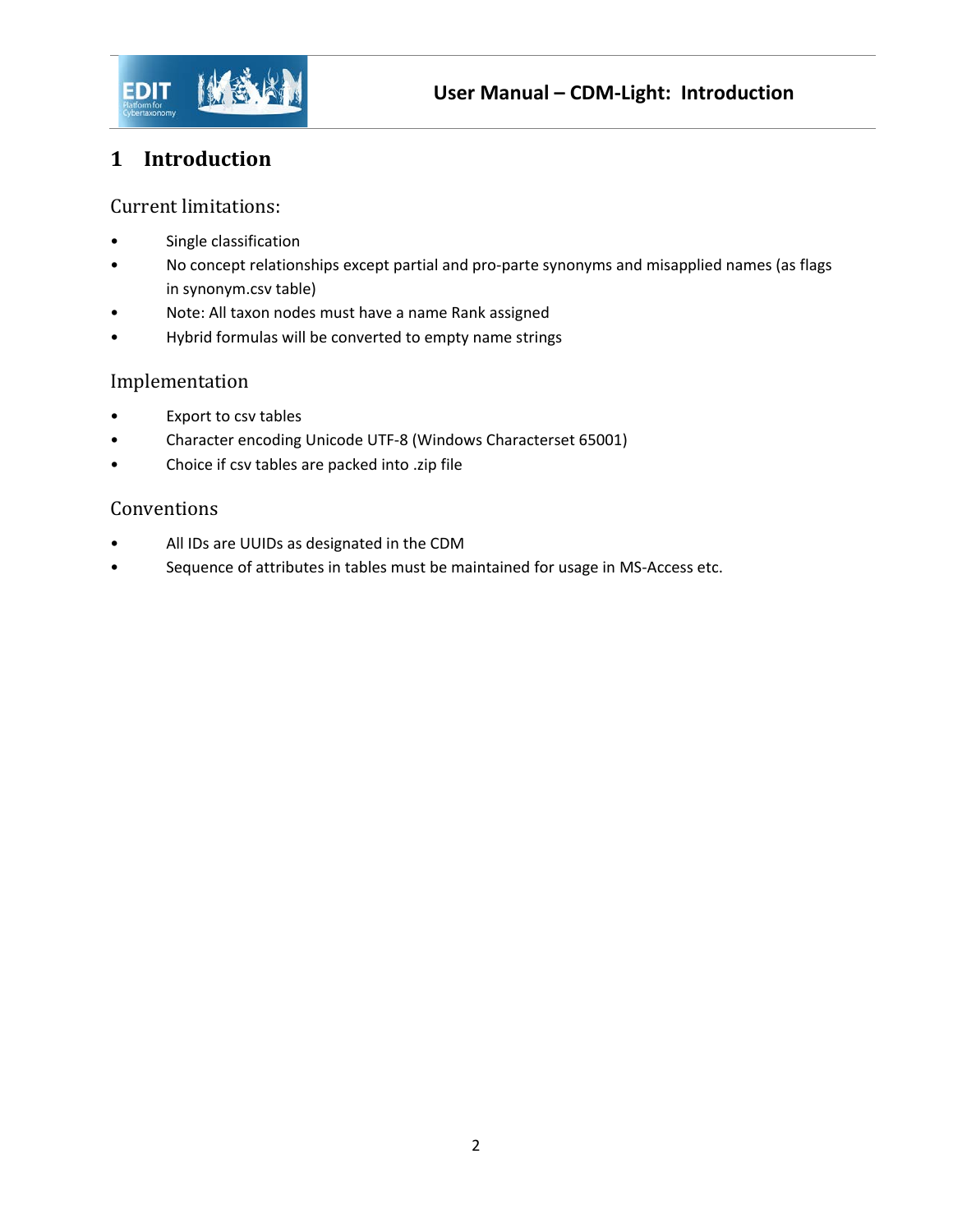

# **Table definitions (export)**

(note that examples may come from different records)

#### **CommonNameFact.csv**

| Fact ID   | UUID of Fact                                | 507fcd90-0bcb-436a-8548-8de58e1f5b70 | Text |
|-----------|---------------------------------------------|--------------------------------------|------|
| Taxon Fk  | Pointer to Taxon ID in Taxon.csv            | adcc91d1-35e0-4516-a8b0-9760da4aeeb8 | Text |
| FactText  | The actual common name                      | Guavabilla                           | Memo |
| Language  | Language designation taken from a term list | Spanish                              | Text |
| AreaLabel | An area designation taken from a term list  | Colombia, Republic of                | Text |

#### **CondensedDistributionFact.csv**

| ID           | <b>UUID of Fact</b>                 | 507fcd90-0bcb-436a-8548-8de58e1f5b70 | Tex. |
|--------------|-------------------------------------|--------------------------------------|------|
| Taxon<br>. . | ID in Taxon.csv<br>Pointer to Taxon | adcc91d1-35e0-4516-a8b0-9760da4aeeb8 | Text |
| actText      | Condensed distribution              |                                      | Memo |

#### <span id="page-3-0"></span>**FactSources.csv**

<span id="page-3-1"></span>

| Fact Fk         | Pointer to Fact Id *Fact.csv                           | 13d596d7-ec0f-4d5c-a4d6-da6e4d718442 | Text |
|-----------------|--------------------------------------------------------|--------------------------------------|------|
| Reference Fk    | Pointer to Reference ID in Reference.csv               | b7197851-6bcc-4861-9db6-0a502837d072 | Text |
| NameInSource Fk | The scientific name used in the source fact            | 812097ff-6dfc-4061-9be6-7e384c31b0f4 | Memo |
| FactType        | may be SimpleFact, GeographicAreaFact, SpecimenFact or | SimpleFact                           | Text |
|                 | CondensedDistributionFact                              |                                      |      |

#### **GeographicAreaFact.csv**

<span id="page-3-2"></span>

| Fact ID     | UUID of Fact                                 | 44d8e6e0-73f7-4b42-b722-7f2aeb45d44e | Text |
|-------------|----------------------------------------------|--------------------------------------|------|
| Faxon       | Taxon Pointer                                | 3b1e2257-da35-44ea-87d5-2e7e0e55a017 | Text |
| AreaLabel   | The name of the geographic area              | Ecuador                              | Text |
| StatusLabel | Occurrence status within the geographic area | native                               | Text |

#### **HomotypicGroup.csv**

<span id="page-3-4"></span><span id="page-3-3"></span>

| - 990-8dd2-b03f1f3c79er-<br>$3.3 - 6644 - 490$<br><b>JUID</b><br>153609C<br>$\sim$ Coroup.<br>of homotypic<br>Text<br>Group |
|-----------------------------------------------------------------------------------------------------------------------------|
|-----------------------------------------------------------------------------------------------------------------------------|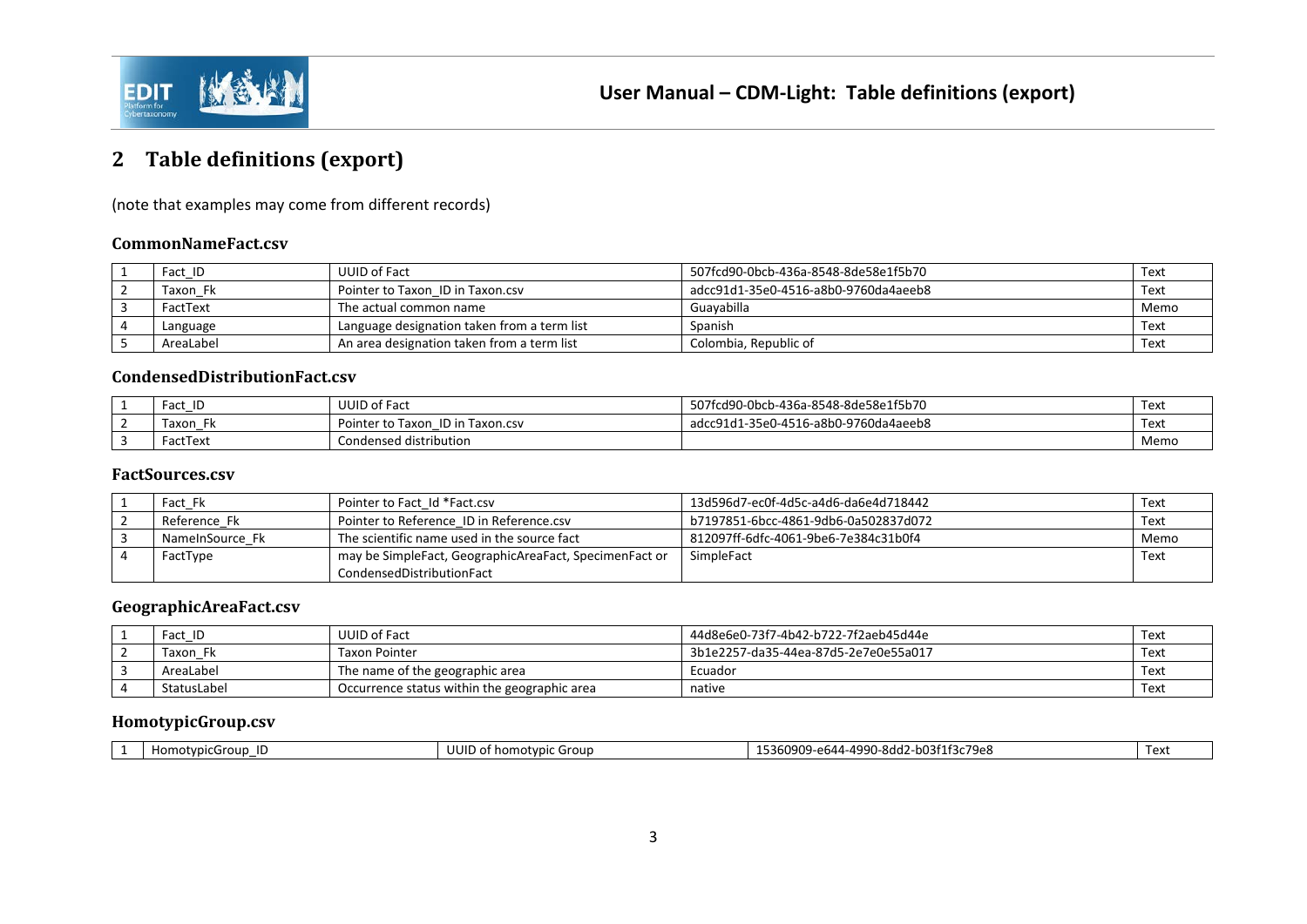

| $\overline{2}$ | HomotypicGroupString                       | Concatenated output string for homotypic group      | <i>Pfeiffera miyagawae</i> Barthlott & Rauh in Cact. Succ.       | Memo  |
|----------------|--------------------------------------------|-----------------------------------------------------|------------------------------------------------------------------|-------|
|                |                                            | (names and citations) + status + some name          | J. (Los Angeles) 59: 63-64. 1987 $\equiv$ <i>Lepismium</i>       |       |
|                |                                            | relations (e.g. "non")                              | <i>miyagawae</i> (Barthlott & Rauh) Barthlott in Bradleya 5: 99. |       |
|                |                                            |                                                     | 1987 = <i>Rhipsalis miyagawae</i> (Barthlott & Rauh)             |       |
|                |                                            |                                                     | Kimnach in Cact. Succ. J. (Los Angeles) 68(3): 156. 1996         |       |
| 3              | TypeSpecimenString                         | Concatenated output of all TypeSpecimen citations   |                                                                  | Memo  |
|                |                                            | in the ScientificName table for the names           |                                                                  |       |
|                |                                            | belonging to the homotypic group                    |                                                                  |       |
| 4              | TypeStatementsString                       | Concatenated output of all (normally: one)          |                                                                  | Memo  |
|                |                                            | TypeStatements in the ScientificName table for the  |                                                                  |       |
|                |                                            | names belonging to the homotypic group              |                                                                  |       |
| 5              | HomotypicGroupStringWithSec                | String (2) with sec.-References inserted.           |                                                                  | Memo  |
| 6              | HomotypicGroupStringWithoutAccepted        | String (2) without the homotypic group of the       |                                                                  | Memo  |
|                |                                            | accepted name (allows separate formatting of the    |                                                                  |       |
|                |                                            | accepted name)                                      |                                                                  |       |
|                | HomotypicGroupStringWithoutAcceptedWithSec | String (6) with sec.-References inserted            |                                                                  | Memo  |
| 8              | SortOrder                                  | Position of the homotypic group in the output of    | 22                                                               | Short |
|                |                                            | Synonyms; 0 designates group of the accepted        |                                                                  |       |
|                |                                            | name, >0 the sequence the homotypic group of        |                                                                  |       |
|                |                                            | heterotypic synonyms. Sort order is chronological   |                                                                  |       |
|                |                                            | (year) using the oldest valid name in the group and |                                                                  |       |
|                |                                            | ascending; groups only containing designations or   |                                                                  |       |
|                |                                            | invalid "names" come last, again in chronological   |                                                                  |       |
|                |                                            | order.                                              |                                                                  |       |

#### **Identifier.csv**

| ForeignKey         | Pointer to UUID of identified obiect in the referenced table | b3dd1aed-92e0-4058-be8e-4a3956d9f621 | Text |
|--------------------|--------------------------------------------------------------|--------------------------------------|------|
| ReferencedTable    | The table holding the record of the identified object        | ScientificName                       | Text |
| ExternalIdentifier | The actual identifier in the external system                 | wfo-2142232                          | Text |
| IdentifierType     | The respective external identifier system                    | WFO Name Identifier                  | Text |

#### **MediaFact**

This is a table for facts containing media and no text

<span id="page-4-0"></span>

| . . | ПD<br>$-2e+$<br>≀ ac. | $-2$<br>. ract<br>וטי<br>uur | -be8e-4a3956d9f621<br>h3dd1.<br>∩-⊿∩5<br>101<br>-030-<br>24 C U | ۷۰ - ۱<br>. CAL |
|-----|-----------------------|------------------------------|-----------------------------------------------------------------|-----------------|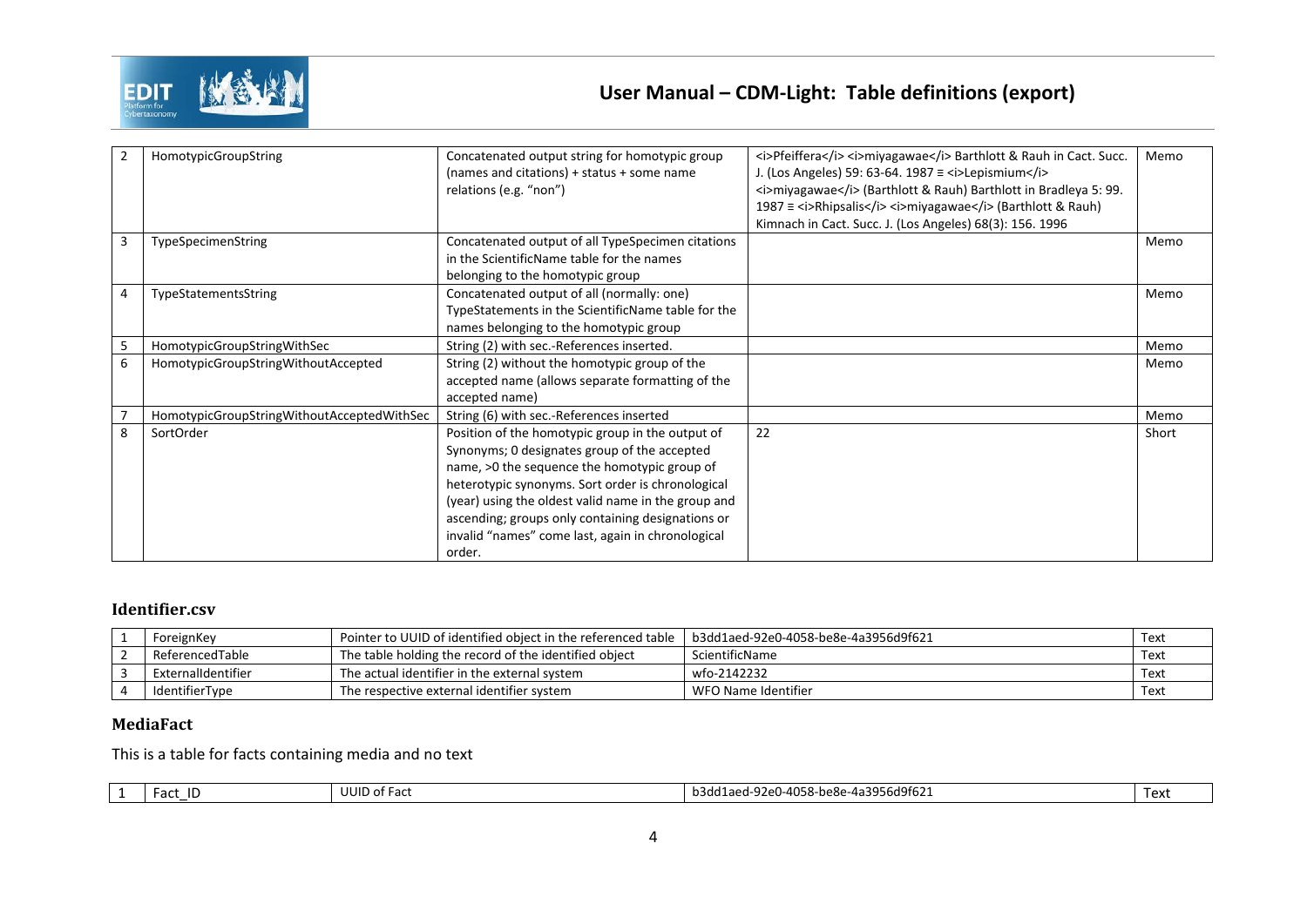

# **User Manual – CDM-Light: Table definitions (export)**

| Faxon<br>E Iz | Taxon Pointer (UUID)    | 15360909-e644-4990-8dd2-b03f1f3c79e8       | Text |
|---------------|-------------------------|--------------------------------------------|------|
| Name          | Name Pointer (UUID)     | 3b1e2257-da35-44ea-87d5-2e7e0e55a017       | Text |
| MediaURI      | URI of the media object | https://www.gbif.org/occurrence/1987019250 | Text |

#### **Metadata**

| .<br>EditInstance<br>ΙL | .<br>nn.<br>(database)<br>Instance<br>Identifier for the<br>CDM | Text |
|-------------------------|-----------------------------------------------------------------|------|
| .<br>EditInstanceName   | CDM<br>database)<br>the<br>instance<br>Name<br>$\sim$<br>O      | Text |

#### **NameFact.csv**

(NB: Protologue-links are covered in the ScientificName table)

| Fact ID      | UUID of Fact                         | b3dd1aed-92e0-4058-be8e-4a3956d9f621                  | Text |
|--------------|--------------------------------------|-------------------------------------------------------|------|
| Name_Fk      | Name Pointer (UUID)                  | 15360909-e644-4990-8dd2-b03f1f3c79e8                  | Text |
| FactText     | The actual fact                      | Standl. in J. Washington Acad. Sci. 14(11): 244. 1924 | Memo |
| Language     | The language of the FactText         | English                                               | Text |
| MediaURI     | Link to Medium accompanying the fact | https://www.biodiversitylibrary.org/page/1988822      | Text |
| FactCategory | Category of the name fact            | Additional publication                                | Text |

#### **NameRelationship**

<span id="page-5-0"></span>

| Name1                | UUID of first scientific name  | 666013f3-dd63-45ae-a118-412b7c113816 | Text |
|----------------------|--------------------------------|--------------------------------------|------|
| Name2                | UUID of second scientific name | 25440686-bb1a-44e8-a5b6-8c0a67d84c10 | Text |
| NameRelationshipType | description of relationship    | is basionym of                       | Text |

#### <span id="page-5-1"></span>**PersonOrTeam.csv**

<span id="page-5-3"></span><span id="page-5-2"></span>

| PersonOrTeam ID   | The UUID of the Author or Team                | 81058813-47f8-42ab-905f-de14b32291ce                  | Text |
|-------------------|-----------------------------------------------|-------------------------------------------------------|------|
| AbbrevNames       | Nomenclatural abbreviation of author or team  | T. Moore & Mast. [empty for bibliography-only authors | Text |
| <b>FullNames</b>  | Bibliographic citation of author(s)           | Moore, T. & Masters, M.T.                             | Text |
| PersonOtherNames  | for single person only - first or other names | Jean Paul                                             | Text |
| PersonFamilyNames | for single person only - last or family names | Belmondo                                              | Text |
| PersonPrefix      | for single person only - title etc.           | Dr.                                                   | Text |
| PersonSuffix      | for single person only - suffix               |                                                       | Text |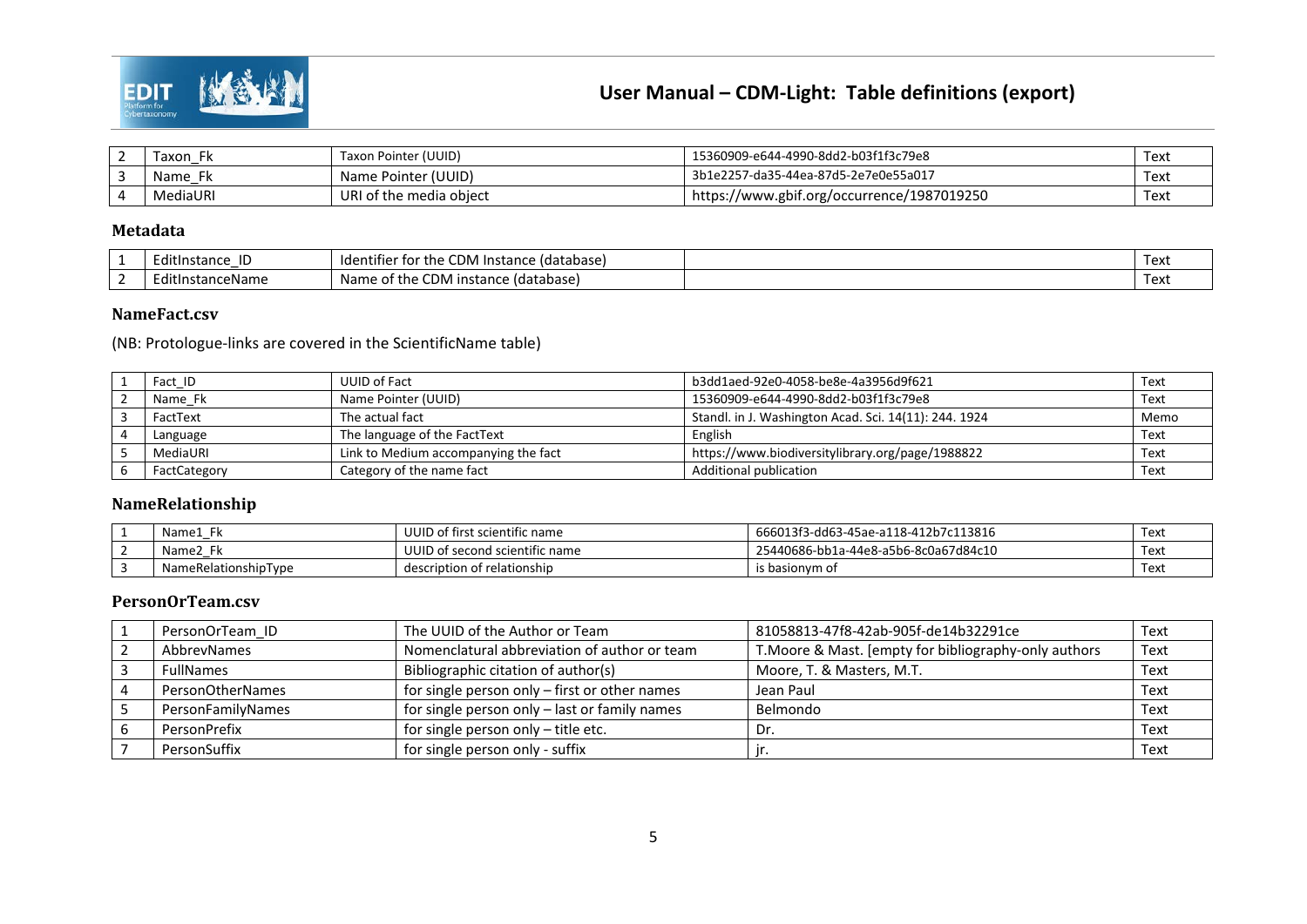

#### **PersonTeamRelation.csv**

| AuthorTeam Fk  | Pointer (UUID) of a team in PersonOrTeam.csv | ab34e611-6e60-4dbb-b6d9-a53ce06e8dde | Text  |
|----------------|----------------------------------------------|--------------------------------------|-------|
| Author Fk      | Pointer (UUID) of an individual person in    | 77181551-8f22-4a59-8bdb-5c721c55668e | Text  |
|                | PersonOrTeam.csv                             |                                      |       |
| SequenceNumber | Position in the team                         |                                      | Short |

#### **Reference.csv**

<span id="page-6-1"></span><span id="page-6-0"></span>

| $\mathbf{1}$   | Reference ID               | The UUID for the nomenclatural or bibliographic           | 189bde42-f464-4a55-b773-365886751d77                  | Text |
|----------------|----------------------------|-----------------------------------------------------------|-------------------------------------------------------|------|
|                |                            | reference                                                 |                                                       |      |
| $\overline{2}$ | BibliographicShortCitation | Reference citation used in Text or e.g. as sec.-Reference | Allen (2014)                                          | Text |
|                |                            |                                                           | Allen & Seymore (2014)                                |      |
|                |                            |                                                           | Allen & al. (2014)                                    |      |
| 3              | Title                      | Full title                                                | Eriosyce (Cactaceae): The genus revised and amplified | Memo |
| 4              | AbbrevTitle                | Nomenclatural abbreviation of title                       | Eriosyce (Cactac.) Gen. Revis. Ampl.                  | Text |
| 5              | DatePublished              | Publication date (string)                                 | 1957 ["1956"]                                         | Text |
| 6              | Edition                    | Edition                                                   | 3                                                     | Text |
| $\overline{7}$ | Editor                     | Name of Editor                                            | <b>Marc Dubois</b>                                    | Text |
| 8              | <b>ISBN</b>                | <b>ISBN Number</b>                                        |                                                       | Text |
| 9              | <b>ISSN</b>                | <b>ISSN Number</b>                                        |                                                       | Text |
| 10             | Organisation               | Is used for Reference Type Proceedings                    |                                                       | Text |
| 11             | Pages                      | Page range of article or section                          | 333-356                                               | Text |
| 12             | PlacePublished             | Town and country of publication                           | London                                                | Text |
| 13             | Publisher                  | Publishing house                                          | <b>Oxford University Press</b>                        | Text |
| 14             | ReferenceAbstract          | Abstract                                                  |                                                       | Memo |
| 15             | SeriesPart                 |                                                           |                                                       | Text |
| 16             | Volume                     | Volume and number                                         | 3(15)                                                 | Text |
| 17             | Year                       | Publication year                                          | 1922                                                  | Text |
| 18             | FullAuthor                 | = FullNames in table PersonOrTeam                         | <b>Adrian Coulter</b>                                 | Text |
| 19             | Author Fk                  | Pointer (UUID) of person or team in PersonOrTeam.csv      |                                                       | Text |
| 20             | InReference                | Pointer (UUID) to reference to which current reference    |                                                       | Text |
|                |                            | belongs (e.g. journal if this is an article)              |                                                       |      |
| 21             | Institution                | Used for Reference Types Thesis and Report                |                                                       | Text |
| 22             | LSID                       | Life Science Identifier                                   |                                                       | Text |
| 23             | School                     | Attribute in use for publications of type Thesis          | University of Oxford                                  | Text |
| 24             | ReferenceType              | Type of publication                                       | Article                                               | Text |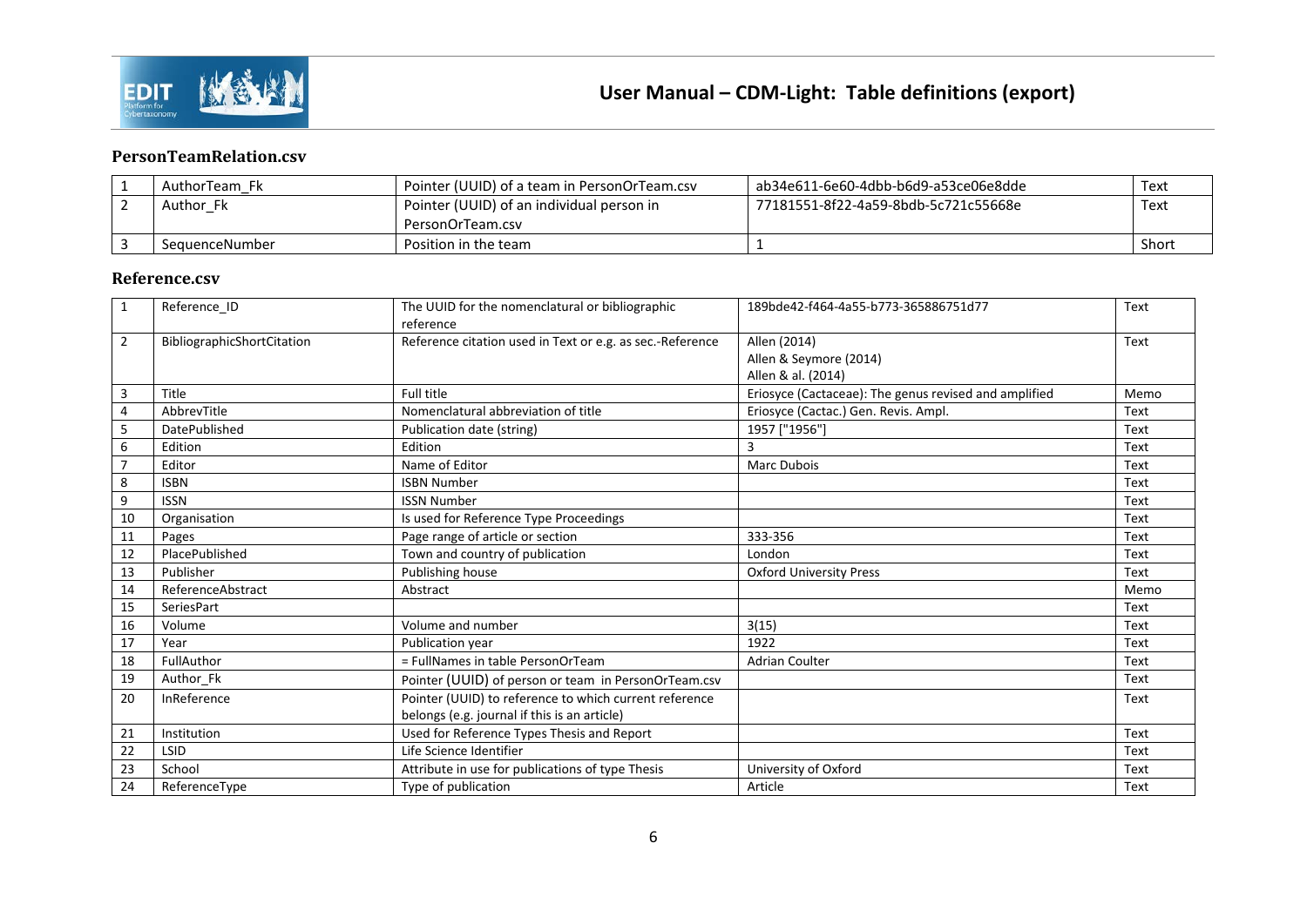

| $\sim$ $-$<br>. .<br>. . | URI | $\sim$<br>URI fo<br>available:<br>u publicatio<br>٠÷۱<br>: on-line<br>ın it | . .<br>⊥ ∆v<br>1 C A L |
|--------------------------|-----|-----------------------------------------------------------------------------|------------------------|

#### **ScientificName.csv**

<span id="page-7-0"></span>

| $\mathbf{1}$   | Name ID                   | UUID for the Name in the CDM Instance                       | 25440686-bb1a-44e8-a5b6-8c0a67d84c10                   | Text  |
|----------------|---------------------------|-------------------------------------------------------------|--------------------------------------------------------|-------|
| $\overline{2}$ | LSID                      | <b>IPNI Life Science Identifer</b>                          | urn:lsid:ipni.org:names:36673-1                        | Text  |
| $\overline{3}$ | Rank                      | VerbatimRank (Code - Latin)                                 | Species                                                | Text  |
| 4              | RankSequence              | Numeric Rank Identifier (ordered) using the cdm rank class  | 44                                                     | Short |
|                |                           | see                                                         |                                                        |       |
|                |                           | http://cybertaxonomy.eu/cdmlib/apidocs/eu/etaxonomy/        |                                                        |       |
|                |                           | cdm/model/name/RankClass.html                               |                                                        |       |
| 5              | FullNameWithAuthors       | For Tropicos name checking - Authors in Tropicos            | Coccoloba nicaraguensis Standl. & L.O. Williams        | Text  |
|                |                           | Standard (no blanks between initialss, but a blank between  |                                                        |       |
|                |                           | lastname and initials, and some other exceptions            |                                                        |       |
| 6              | <b>FullNameNoAuthors</b>  | For name checking (= nameCache)                             | Coccoloba nicaraguensis                                | Text  |
| $\overline{7}$ | GenusOrUninomial          | Genus or mononomial Name                                    | Cactus                                                 | Text  |
| 8              | InfragenericRank          | Abbreviated rank term for subdivision of genus              | subg.                                                  | Text  |
| 9              | InfraGenericEpithet       | Epithet of a generic subdivision                            | Isocactus                                              | Text  |
| 10             | SpecificEpithet           | Epithet of species                                          | alba                                                   | Text  |
| 11             | InfraspecificRank         | Abbreviated rank term for infraspecies                      | var.                                                   | Text  |
| 12             | InfraSpecificEpithet      | Infraspecific epithet                                       | nigra                                                  | Text  |
| 13             | BasionymExAuthorTeam Fk   | Pointer (UUID) to basionym ex author(s)                     | 25t40686-bb1a-44e8-a5b6-8c0a67d84c10                   | Text  |
| 14             | BasionymAuthorTeam Fk     | Pointer to basionym author(s)                               | 254406ss-bb1a-44e8-a5b6-8c0a67d84c10                   | Text  |
| 15             | PublishingExAuthorTeam Fk | Pointer to publishing ex author(s)                          | 11440686-bb1a-44e8-a5b6-8c0a67d84c10                   | Text  |
| 16             | PublishingAuthorTeam Fk   | Pointer to combination author(s)                            | 55540686-bb1a-44e8-a5b6-8c0a67d84c10                   | Text  |
| 17             | AuthorTeamString          | Nomenclatural authorship string including basionym          | (L.) Willd. ex Rose                                    | Text  |
|                |                           | authors and ex authors                                      |                                                        |       |
| 18             | Reference Fk              | Pointer (UUID) to nomenclatural reference (reference csv)   |                                                        | Text  |
| 19             | PublicationType           | Article / Book / Book-section etc.                          | In CDM it is no problem to provide all reference types | Text  |
| 20             | AbbreviatedTitle          | BPH- or TL2-Type abbreviation (A/B) or                      | abbrev title of the "higher" (see below) nomenclatural | Text  |
|                |                           |                                                             | reference, NOT the cache!                              |       |
| 21             | FullTitle                 | Bibliographic citation of Book (for B-s)                    | See above, not abbreviated                             | Memo  |
| 22             | AbbreviatedInRefAuthor    | Abbreviated author of the "higher" reference (Higher        |                                                        | Text  |
|                |                           | references are Books, Journals, etc., NOT (Book)Section,    |                                                        |       |
|                |                           | Article, but careful with PrintSeries which are usually not |                                                        |       |
|                |                           | higher references in terms of citations)                    |                                                        |       |
| 23             | FullRefAuthor             | Same as Abbreviated RefAuthor but not abbreviated           |                                                        | Text  |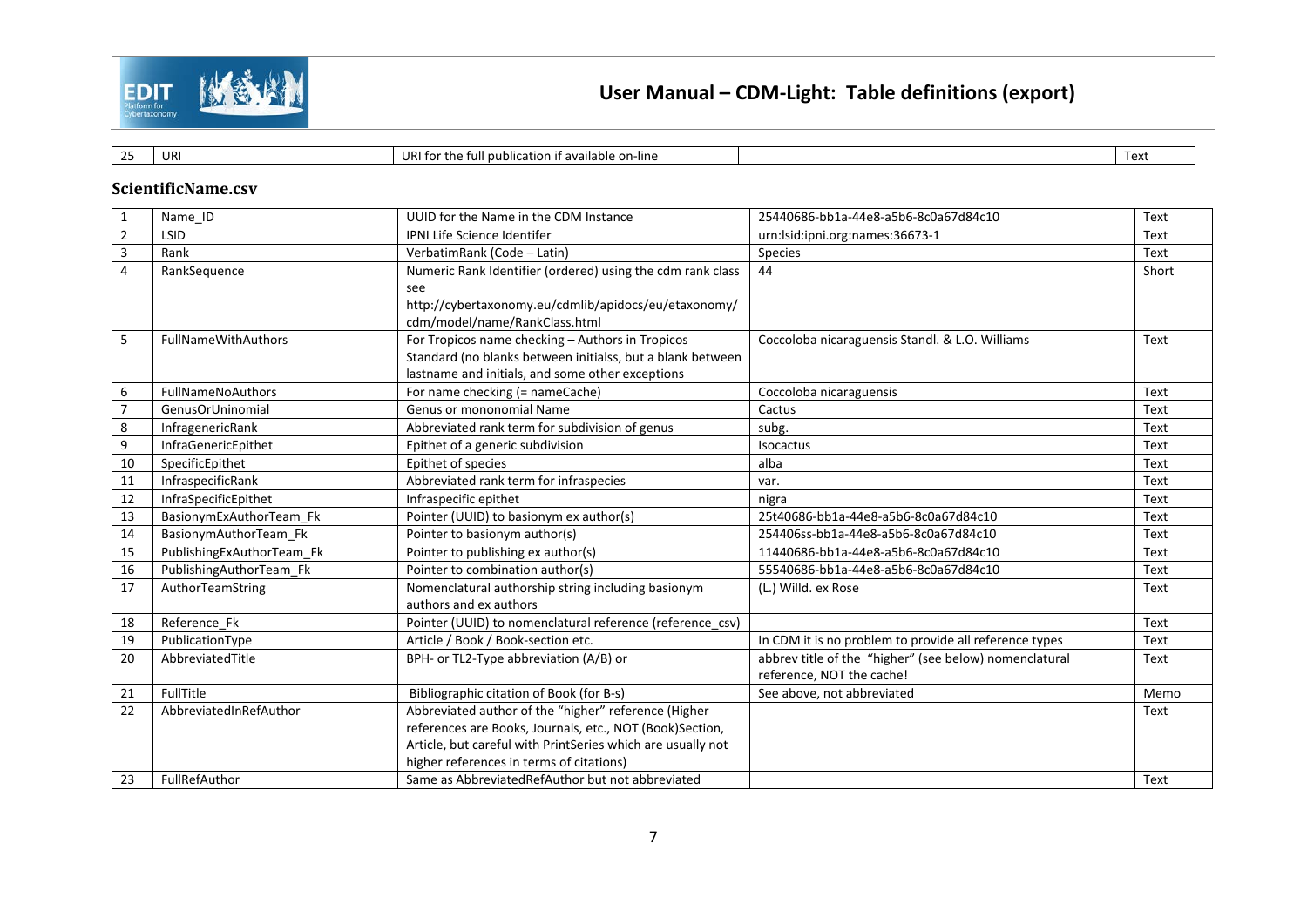

| 24 | Collation                       | Volume (issue): Page - OtherPage, Figure (standard<br>citation)                                                            | Text  |
|----|---------------------------------|----------------------------------------------------------------------------------------------------------------------------|-------|
| 25 | VolumeIssue                     | In cdm volume and issue are in one field                                                                                   | Text  |
| 26 | Detail                          | Incl. page, other page, figure,  (a.k.a.<br>nomenclaturalMicroReference                                                    | Text  |
| 27 | DatePublished                   |                                                                                                                            | Text  |
| 28 | YearPublished                   |                                                                                                                            | Text  |
| 29 | VerbatimDate                    |                                                                                                                            | Text  |
| 30 | ProtologueURI                   | Concatenated list of URLs given for the protologue or<br>nomenclatural act.                                                | Text  |
| 31 | NomenclaturalStatus             | Concatenated list of status' assigned to the name                                                                          | Text  |
| 32 | NomenclaturalStatusAbbreviation |                                                                                                                            | Text  |
| 33 | HomotypicGroup Fk               | Can be used as an arbitrary unique identifier for the                                                                      | Text  |
|    |                                 | homotypic group, or as a pointer to the concatenated<br>homotypic group string                                             |       |
| 34 | HomotypicGroupSequenceNumber    |                                                                                                                            | Short |
| 35 | ProtologueTypeStatement         | The original (verbatim) text establishing the type of this<br>name in the protologue                                       | Text  |
| 36 | TypeSpecimens                   | Text composed from individual type specimens assigned to<br>this name                                                      | Text  |
| 37 | TypeStatements                  | Free text. May include citation of the type(s) of this name,<br>and may describe actions taken in the typification process | Text  |
| 38 | <b>FullNameWithRef</b>          |                                                                                                                            | Text  |

#### **SimpleFact.csv**

| <u>д</u> | Fact_ID       |                                                  | Text |
|----------|---------------|--------------------------------------------------|------|
| ∼        | Taxon Fk      | <b>Taxon Pointer</b>                             | Text |
|          | FactText      |                                                  | Memo |
| 4        | Language      | For every representation of a Multilanguage text | Text |
|          |               | create a new fact                                |      |
| ر        | MediaURI      | URI; URI; $\ldots$                               | Text |
| 6        | FactsCategory |                                                  | Text |

#### **Specimen.csv**

<span id="page-8-1"></span><span id="page-8-0"></span>

| nerimen |  | Tov <sup>.</sup><br>◡◠ |
|---------|--|------------------------|
|         |  |                        |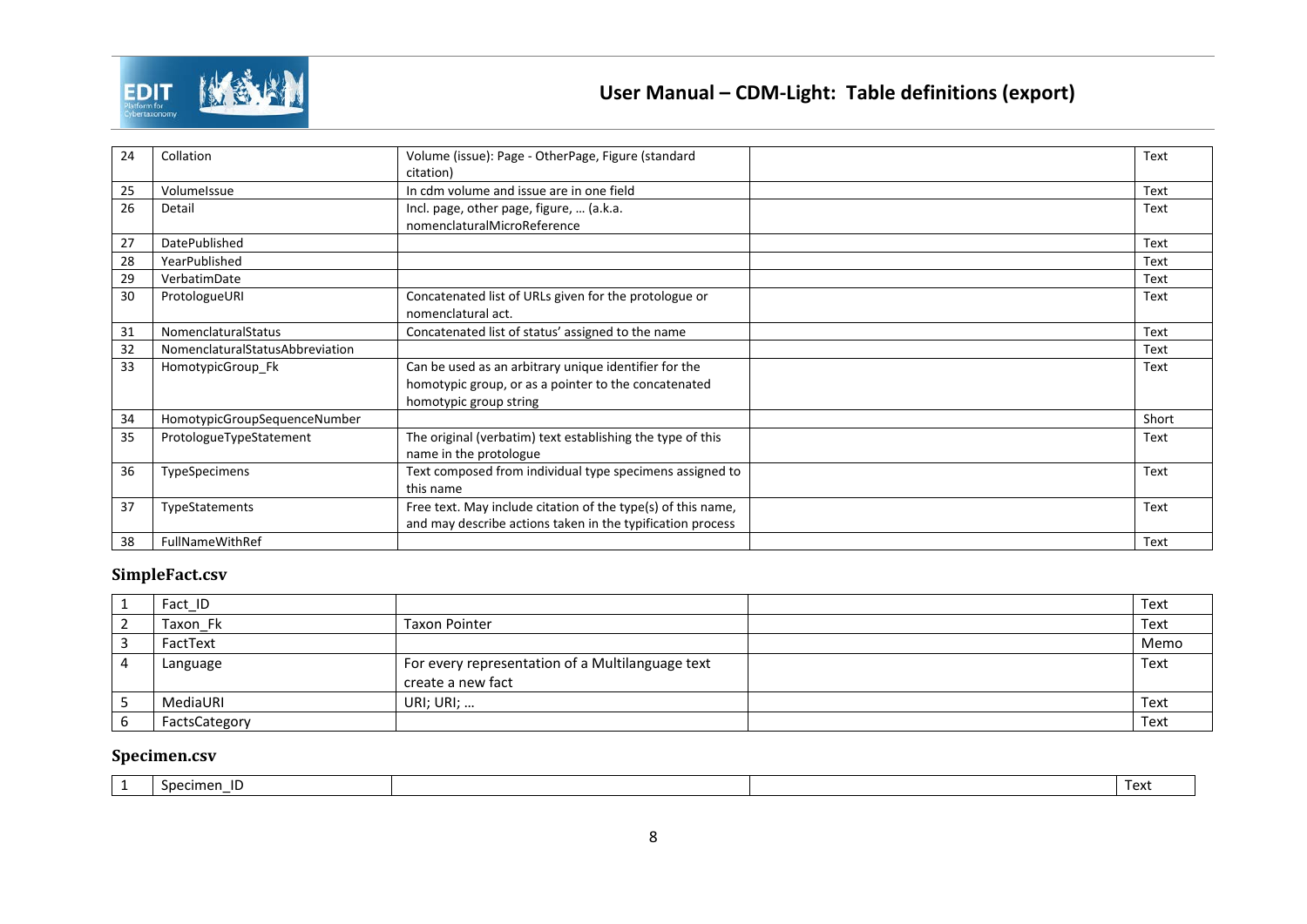

# **User Manual – CDM-Light: Table definitions (export)**

| $\overline{2}$ | SpecimenCitation    | Locality, Collector, Number, Date, Herbarium code | titleCache                                             | Memo |
|----------------|---------------------|---------------------------------------------------|--------------------------------------------------------|------|
|                |                     | and herbarium number, if present.                 |                                                        |      |
| 3              | FieldUnitCitation   | Specimen citation without herbarium code and      |                                                        |      |
|                |                     | number                                            |                                                        |      |
| 4              | Locality            |                                                   |                                                        | Memo |
| 5              | Country             |                                                   |                                                        | Text |
| 6              | AreaCategory1       | Usually abbreviated                               |                                                        | Text |
| $\overline{7}$ | AreaName1           |                                                   |                                                        | Text |
| 8              | AreaCategory2       | Usually abbreviated                               |                                                        | Text |
| 9              | AreaName2           |                                                   |                                                        | Text |
| 10             | AreaCategory3       | Usually abbreviated                               |                                                        | Text |
| 11             | AreaName3           |                                                   |                                                        | Text |
| 12             | <b>FurtherAreas</b> |                                                   |                                                        | Text |
| 13             | CollectorString     |                                                   | Should be the collectorString if it is implemented (?) | Text |
|                |                     |                                                   | otherwise titleCache                                   |      |
| 14             | CollectorNumber     |                                                   |                                                        | Text |
| 15             | CollectionDate      |                                                   |                                                        | Text |
| 16             | SpecimenImageURIs   | URI; URI;                                         |                                                        | Memo |
| 17             | HerbariumAbbrev     |                                                   |                                                        | Text |
| 18             | MediaSpecimenURL    | Specimen only available as media?                 |                                                        | Text |
| 19             | PreferredStableID   | <b>CETAF GUID</b>                                 |                                                        | Memo |
| 20             | Barcode             |                                                   |                                                        | Text |
| 21             | CatalogueNumber     |                                                   |                                                        | Text |
| 22             | AccessionNumber     |                                                   |                                                        | Text |

#### **SpecimenFact**

<span id="page-9-0"></span>

| <b>T</b>   | Fact ID             |                      | Text |
|------------|---------------------|----------------------|------|
| $\epsilon$ | Taxon Fk            | <b>Taxon Pointer</b> | Text |
|            | Specimen Fk         |                      | Text |
| 4          | SpecimenDescription |                      | Memo |
|            | SpecimenNotes       |                      | Memo |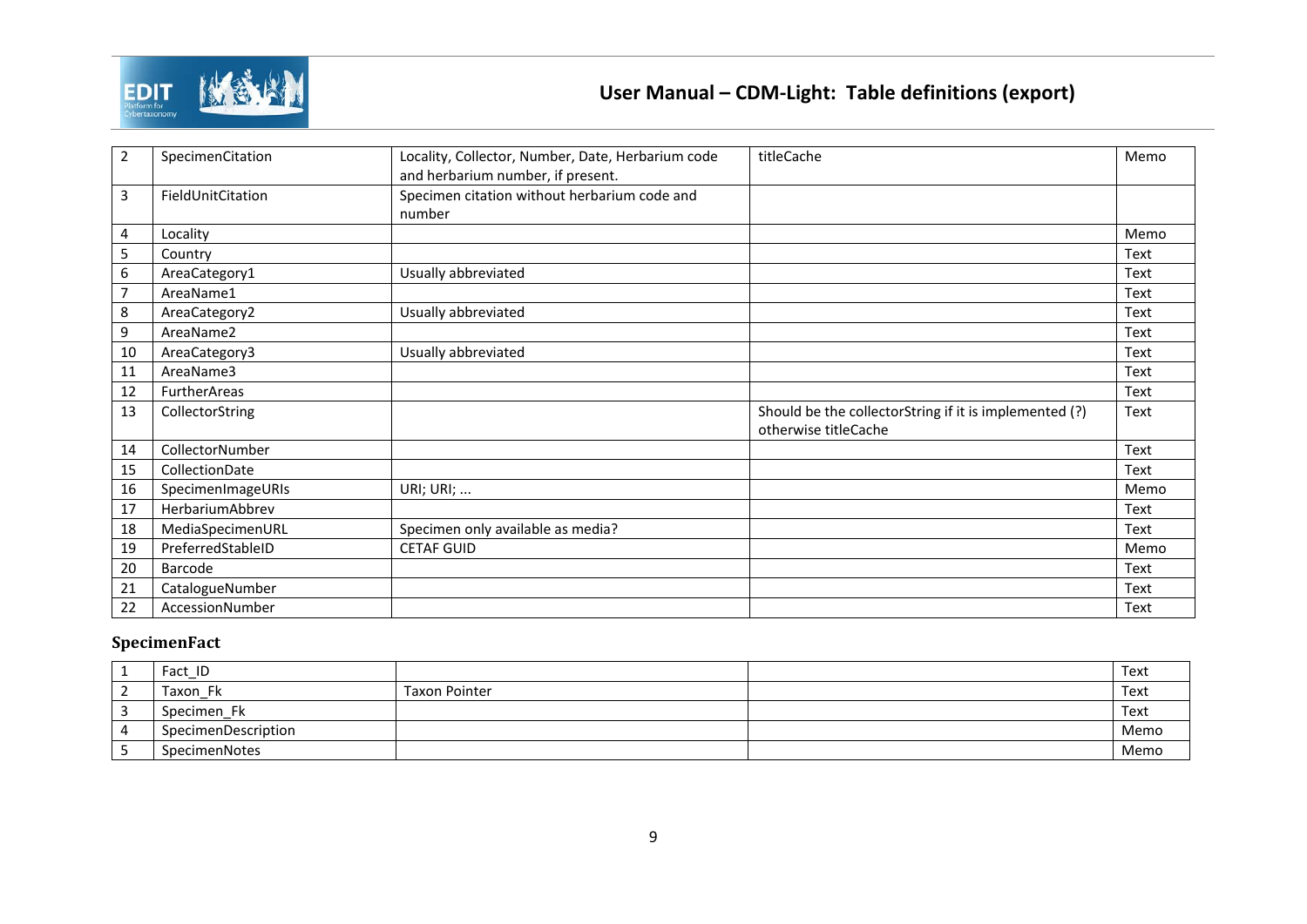

### **Synonym**

|    | Synonym_ID         |                                                    |   | Text  |
|----|--------------------|----------------------------------------------------|---|-------|
|    | Taxon Fk           | <b>Taxon Pointer</b>                               |   | Text  |
| 3  | Name_Fk            |                                                    |   | Text  |
| 4  | SynSecReference_Fk |                                                    |   | Text  |
|    | SynSecReference    | Bibliographic short citation of syn-sec.-reference |   | Memo  |
| 6  | SecReference Fk    |                                                    |   | Text  |
|    | SecReference       |                                                    |   | Memo  |
| 8  | IsProParteSynonym  |                                                    |   | Bit   |
| 9  | <b>IsPartial</b>   |                                                    |   | Bit   |
| 10 | isMisapplied       |                                                    |   | Bit   |
| 11 | Published          | Marker for published names                         |   | Bit   |
| 12 | SortIndex          | Sequence of synonyms, sorted chronologically by    | 2 | Short |
|    |                    | homotypic group and by valid taxa within homotypic |   |       |
|    |                    | group. Designations and invalid names come last.   |   |       |

#### <span id="page-10-0"></span>**Taxon**

<span id="page-10-1"></span>

| 1               | Taxon_ID           | Taxon Identifier                               | Text  |
|-----------------|--------------------|------------------------------------------------|-------|
| $\overline{2}$  | Classification ID  |                                                | Text  |
| $\overline{3}$  | ClassificationName |                                                | Text  |
| $\overline{4}$  | Name_Fk            |                                                | Text  |
| $5\phantom{.0}$ | Parent_Fk          | Uuid of the parent taxon                       | Text  |
| $6\phantom{.}6$ | SecReference Fk    |                                                | Text  |
| $\overline{7}$  | SecReference       | Bibliographic short citation of sec.-reference | Memo  |
| 8               | SortIndex          | Sortorder determined at time of export         | Short |
| 9               | Excluded           | Marker for excluded taxa                       | Bit   |
| 10              | ExcludedNotes      | Reason for the exclusion of the taxon          | Memo  |
| 11              | Published          | Marker for published taxa                      | Bit   |
| 12              | Unplaced           | Marker for unplaced taxa                       | Bit   |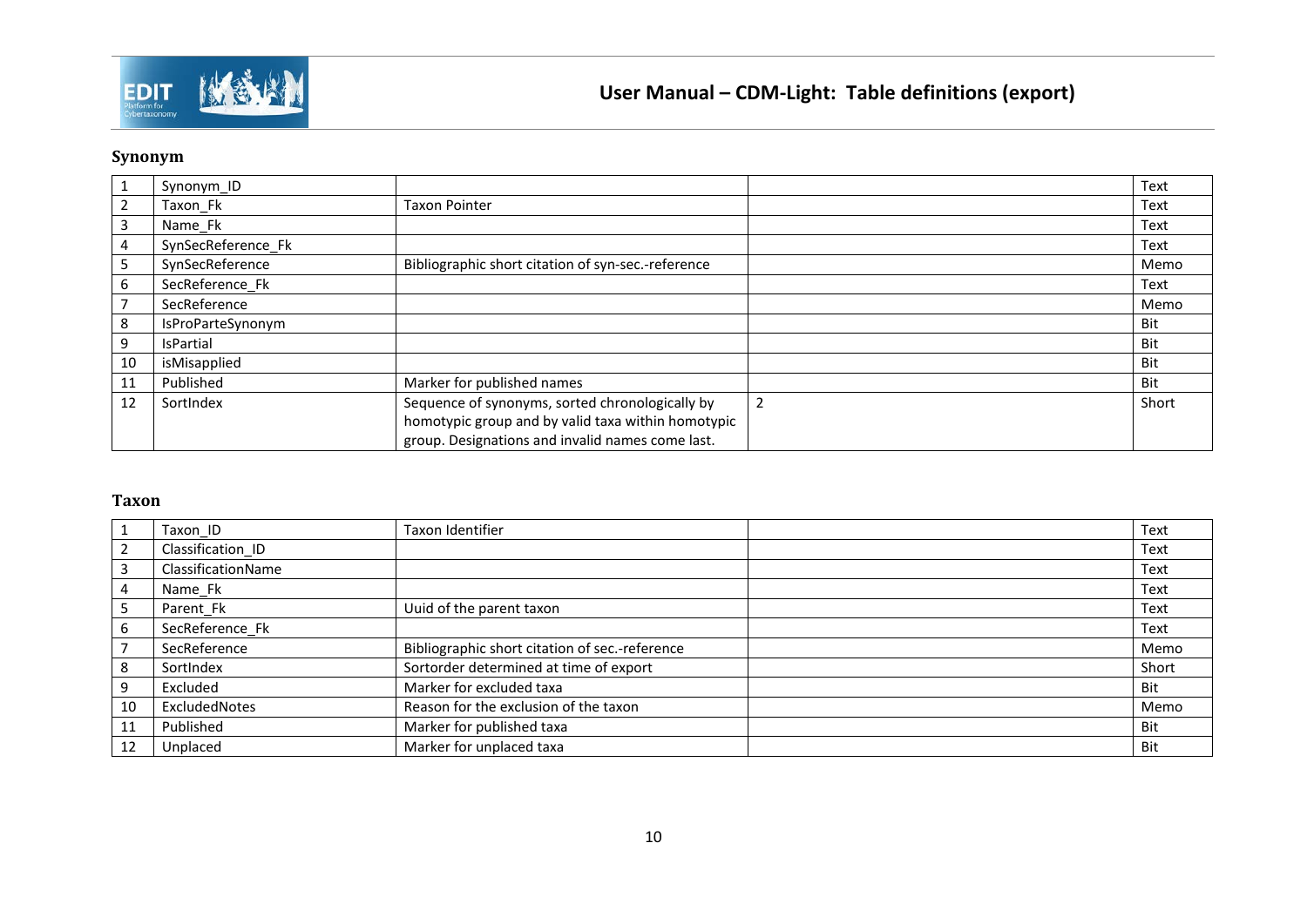

#### **TaxonInteractionFact**

<span id="page-11-1"></span><span id="page-11-0"></span>

| <u>д.</u> | Fact<br>_           |                      | Text |
|-----------|---------------------|----------------------|------|
| ∸         | Taxon               | <b>Taxon Pointer</b> | Text |
| ັ         | - EL<br>Taxon2<br>n | <b>Taxon Pointer</b> | Text |
| 4         | Description         |                      | Memo |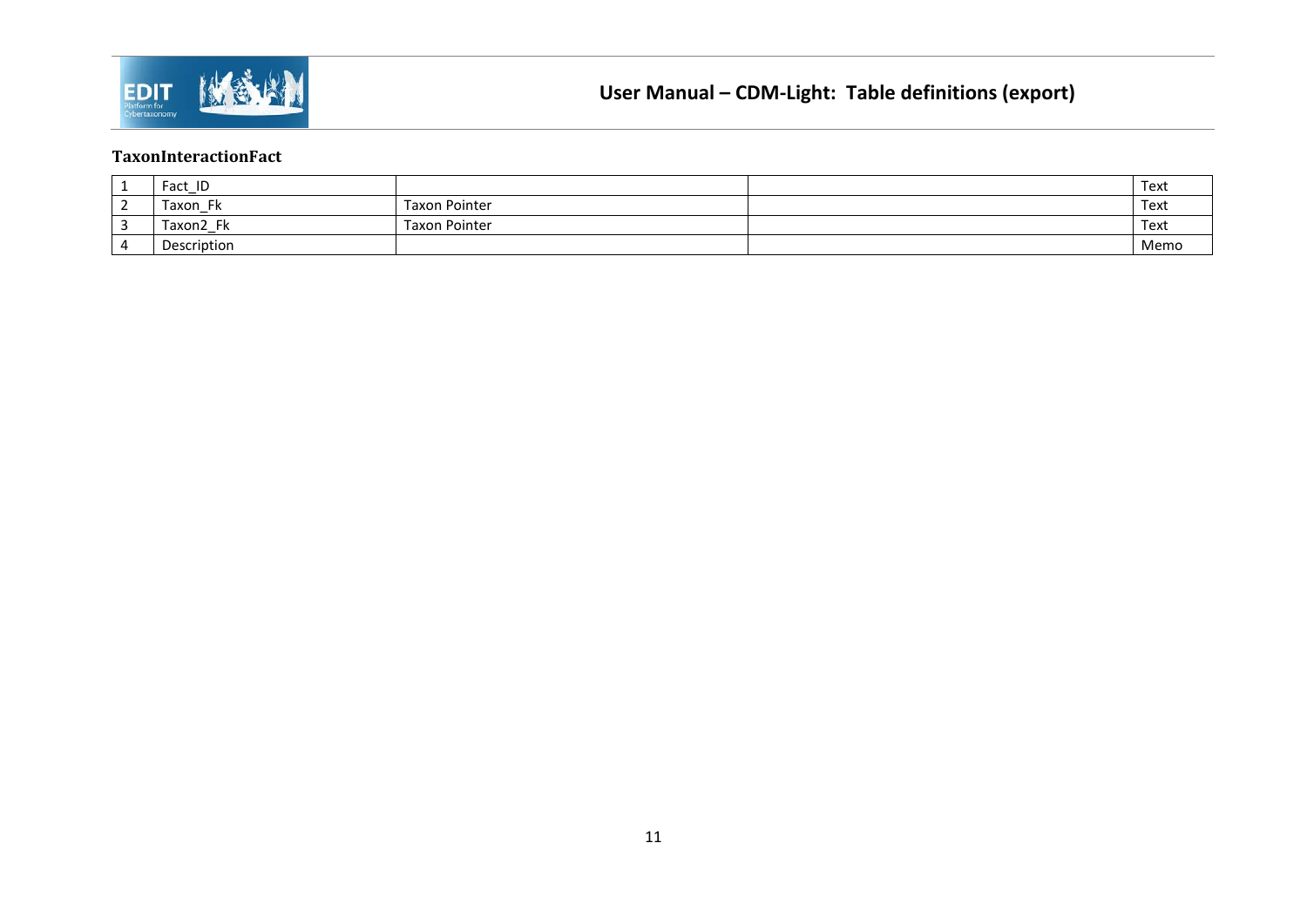

### Additional tables (for processing in MS Access and Word)

#### **Facts2Use (designates fact categories that should be processed and their sequence in the output)**

<span id="page-12-0"></span>

| FactCategory      | Name of the fact category                            | Text  |
|-------------------|------------------------------------------------------|-------|
| FactSequence      | Position of the facts belonging to this categorie in | Short |
|                   | the output                                           |       |
| <b>FactPrompt</b> | Category name in output                              | Text  |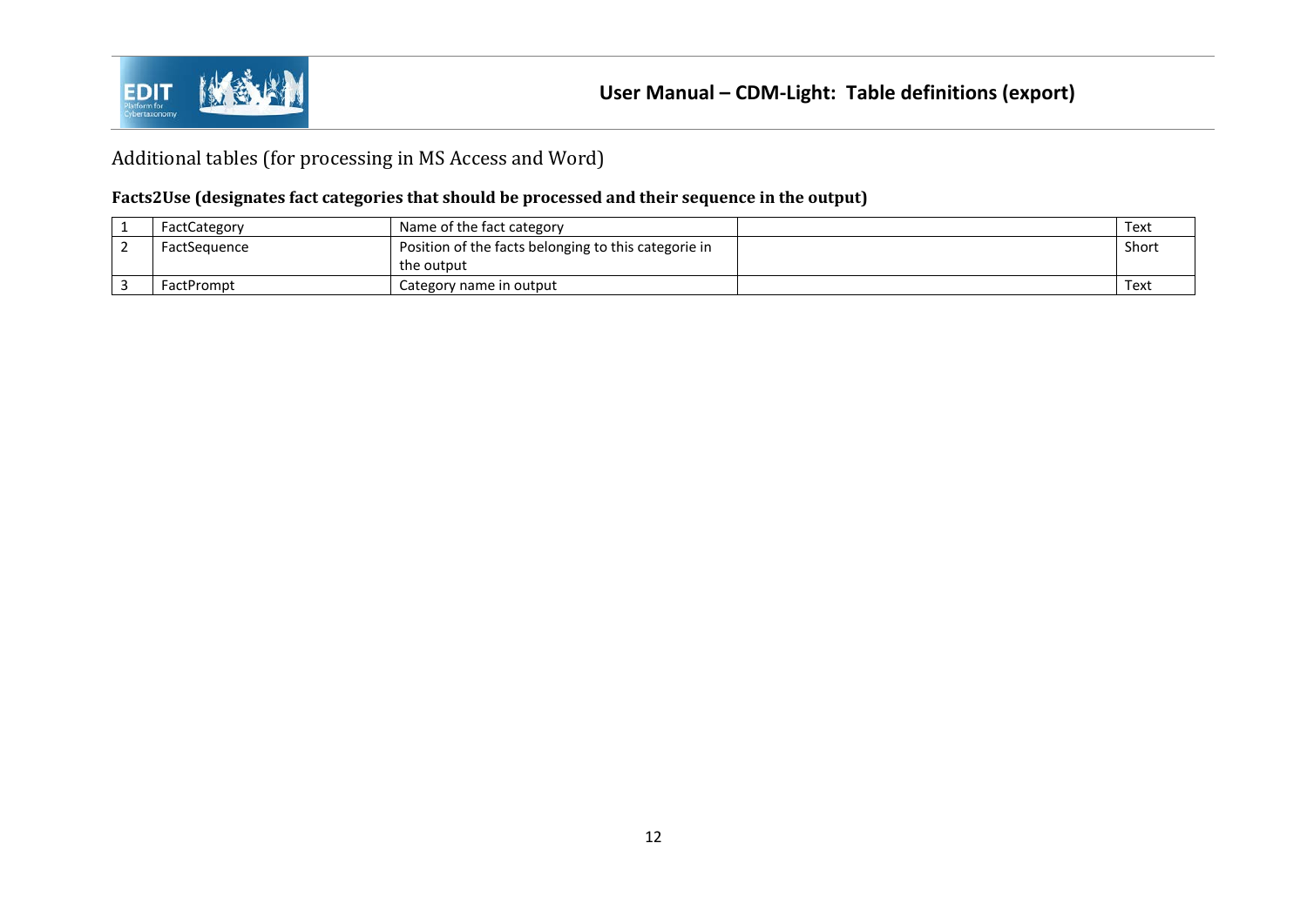

# <span id="page-13-0"></span>**3 Schema.ini file**

[CommonNameFact.csv] Format=CSVDelimited CharacterSet=65001 Col1=Fact\_ID Text Col2=Taxon\_FK Text Col3=FactText Memo Col4=Language Text Col5=AreaLabel Text

[CondensedDistributionFact.csv] Format=CSVDelimited CharacterSet=65001 Col1=Fact\_ID Text Col2=Taxon\_FK Text Col3=FactText Memo

[Facts2use.csv] Format=CSVDelimited CharacterSet=65001 Col1=FactCategory Text Col2=FactSequence Short Col3=FactPrompt Text

[FactSources.csv] Format=CSVDelimited CharacterSet=65001 Col1=Fact\_Fk Text Col2=Reference\_Fk Text Col3=NameInSource\_Fk Text Col4=FactType Text

[GeographicAreaFact.csv] Format=CSVDelimited CharacterSet=65001 Col1=Fact\_ID Text Col2=Taxon\_FK Text Col3=AreaLabel Text Col4=StatusLabel Text

[HomotypicGroup.csv] Format=CSVDelimited CharacterSet=65001 Col1=HomotypicGroup\_ID Text Col2=HomotypicGroupString Memo Col3=TypeSpecimenString Memo Col4=TypeStatementsString Memo Col5=HomotypicGroupStringWithSec Memo Col6=HomotypicGroupStringWithoutAccepted Memo Col7=HomotypicGroupStringWithoutAcceptedWithSec Memo Col8=SortOrder Short

[MediaFact.csv] Format=CSVDelimited CharacterSet=65001 Col1=Fact\_ID Text Col2=Taxon\_FK Text Col3=Name\_Fk Text Col4=MediaURI Text

[Metadata.csv] Col1=EditInstance\_ID Col2=EditInstanceName

[NameFact.csv] Format=CSVDelimited CharacterSet=65001 Col1=Fact\_ID Text Col2=Name\_FK Text Col3=FactText Memo Col4=Language Text Col5=MediaURI Text Col6=FactCategory Text

[Identifier.csv] Format=CSVDelimited CharacterSet=65001 Col1=ForeignKey Text Col2=ReferencedTable Text Col3=ExternalIdentifier Text Col4=IdentifierType Text

[NameRelationship.csv] Format=CSVDelimited CharacterSet=65001 Col1=Name1\_Fk Text Col2=Name2\_Fk Text Col3=NameRelationshipType Text

[PersonOrTeam.csv] Format=CSVDelimited CharacterSet=65001 Col1=PersonOrTeam\_ID Text Col2=AbbrevNames Text Col3=FullNames Text Col4=PersonOtherNames Text Col5=PersonFamilyName Text Col6=PersonPrefix Text Col7=PersonSuffix Text

[PersonTeamRelation.csv] Format=CSVDelimited CharacterSet=65001 Col1=AuthorTeam\_Fk Text Col2=Author\_Fk Text Col3=SequenceNumber Short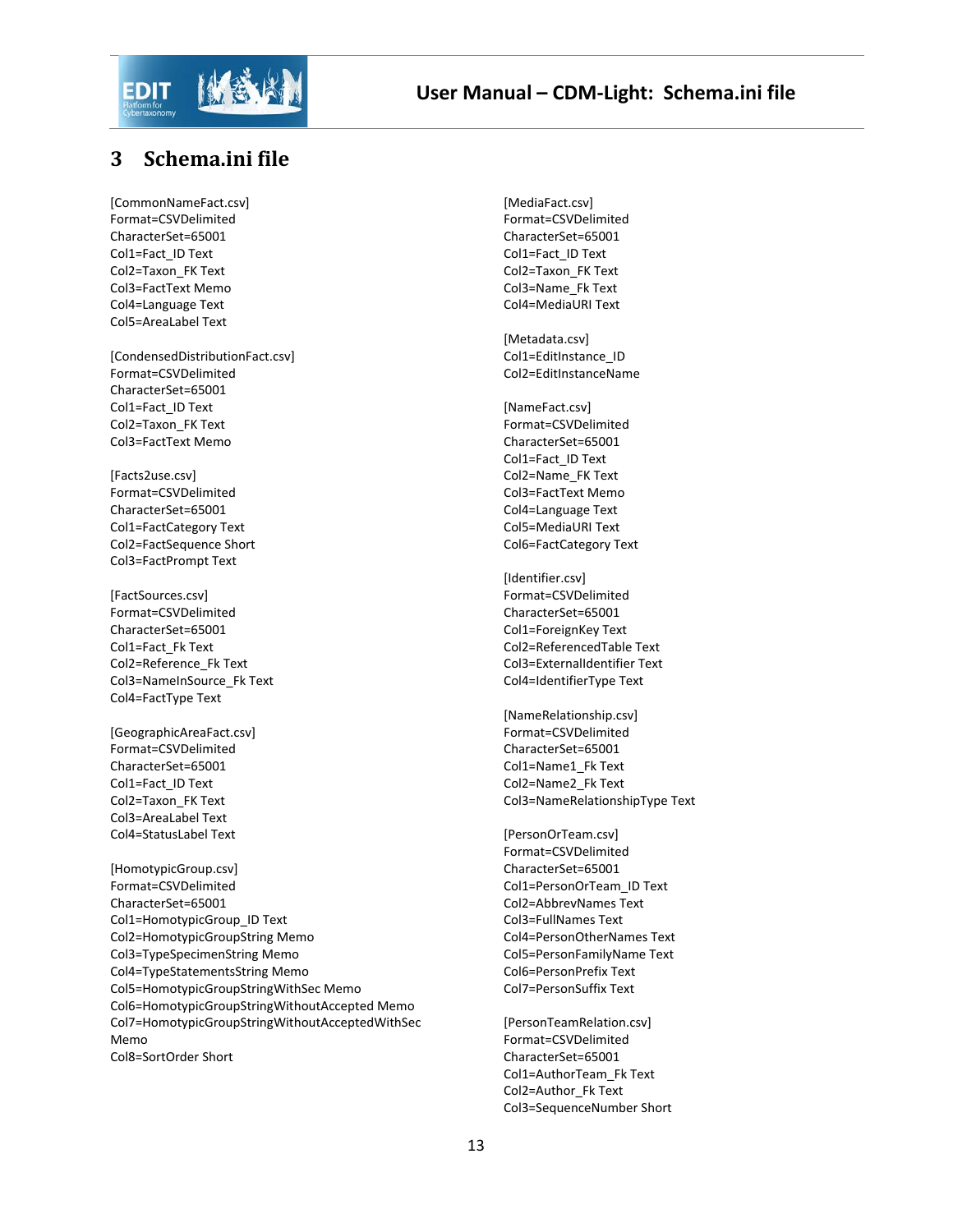

#### **User Manual – CDM-Light: Schema.ini file**

[Reference.csv] Format=CSVDelimited CharacterSet=65001 Col1=Reference\_ID Text Col2=BibliographicShortCitation Text Col3=Title Memo Col4=AbbrevTitle Text Col5=DatePublished Text Col6=Edition Text Col7=Editor Text Col8=ISBN Text Col9=ISSN Text Col10=Organisation Text Col11=Pages Text Col12=PlacePublished Text Col13=Publisher Text Col14=ReferenceAbstract Memo Col15=SeriesPart Text Col16=Volume Text Col17=Year Text Col18=FullAuthor Text Col19=Author\_Fk Text Col20=InReference Text Col21=Institution Text Col22=LSID Text Col23=School Text Col24=ReferenceType Text Col25=URI Text [ScientificName.csv] Format=CSVDelimited CharacterSet=65001 Col1=Name\_ID Text Col2=LSID Text Col3=Rank Text Col4=RankSequence Short Col5=FullNameWithAuthors Text Col6=FullNameNoAuthors Text Col7=GenusOrUninomial Text Col8=InfragenericRank Text Col9=InfraGenericEpithet Text Col10=SpecificEpithet Text Col11=InfraspecificRank Text Col12=InfraSpecificEpithet Text Col13=BasionymExAuthorTeam\_Fk Text Col14=BasionymAuthorTeam\_Fk Text Col15=PublishingExAuthorTeam\_Fk Text Col16=PublishingAuthorTeam\_Fk Text Col17=AuthorTeamString Text Col18=Reference\_Fk Text Col19=PublicationType Text

Col20=AbbreviatedTitle Text Col21=FullTitle Memo Col22=AbbreviatedInRefAuthor Text Col23=FullInRefAuthor Text Col24=Collation Text Col25=VolumeIssue Text

Col26=Detail Text Col27=DatePublished Text Col28=YearPublished Text Col29=VerbatimDate Text Col30=ProtologueURI Text Col31=NomenclaturalStatus Text Col32=NomenclaturalStatusAbbreviation Text Col33=HomotypicGroup\_Fk Text Col34=HomotypicGroupSequenceNumber Short Col35=ProtologueTypeStatement Text Col36=TypeSpecimens Memo Col37=TypeStatements Memo Col38=FullNameWithRef Text

[SimpleFact.csv] Format=CSVDelimited CharacterSet=65001 Col1=Fact\_ID Text Col2=Taxon\_Fk Text Col3=FactText Memo Col4=Language Text Col5=MediaURI Text Col6=FactCategory Text

[Specimen.csv] Format=CSVDelimited CharacterSet=65001 Col1=Specimen\_ID Text Col2=SpecimenCitation Memo Col3=FieldUnitCitation Memo Col4=Locality Memo Col5=Country Text Col6=AreaCategory1 Text Col7=AreaName1 Text Col8=AreaCategory2 Text Col9=AreaName2 Text Col10=AreaCategory3 Text Col11=AreaName3 Text Col12=FurtherAreas Text Col13=CollectorString Text Col14=CollectorNumber Text Col15=CollectionDate Text Col16=SpecimenImageURIs Memo Col17=HerbariumAbbrev Text Col18=MediaSpecimenURI Text Col19=PreferredStableID Text Col20=Barcode Text Col21=CatalogueNumber Text Col22=AccessionNumber Text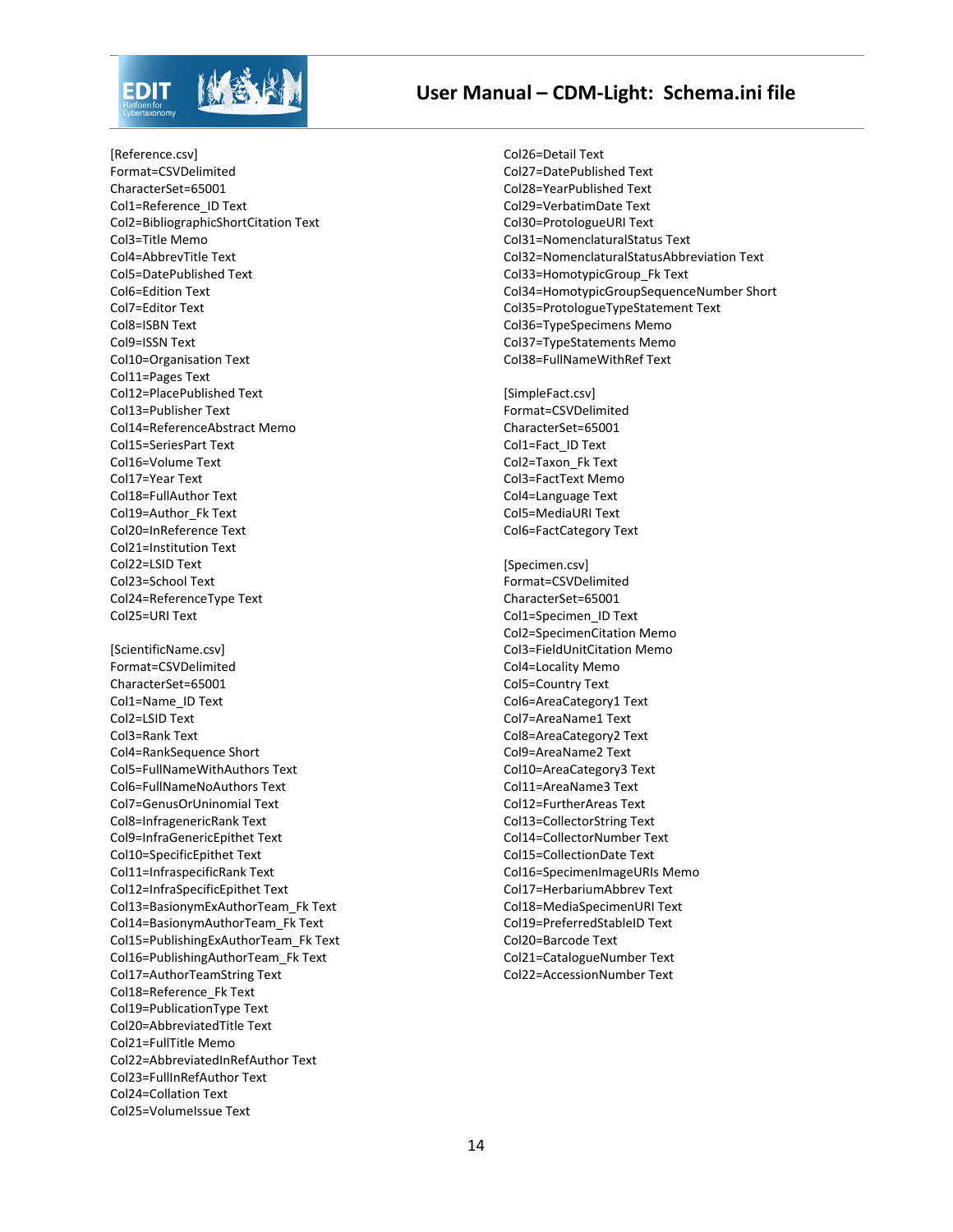

[SpecimenFact.csv] Format=CSVDelimited CharacterSet=65001 Col1=Fact\_ID Text Col2=Taxon\_Fk Text Col3=Specimen\_Fk Text Col4=SpecimenDescription Memo Col5=SpecimenNotes Memo

[Synonym.csv] Format=CSVDelimited CharacterSet=65001 Col1=Synonym\_ID Text Col2=Taxon\_Fk Text Col3=Name\_Fk Text Col4=SynSecReference\_Fk Text Col5=SynSecReference Memo Col6=SecReference\_Fk Text Col7=SecReference Memo Col8=IsProParteSynonym Bit Col9=IsPartial Bit Col10=IsMisapplied Bit Col11=Published Bit Col12=SortOrder Short

Taxon.csv] Format=CSVDelimited CharacterSet=65001 Col1=Taxon\_ID Text Col2=Classification\_ID Text Col3=ClassificationName Text Col4=Name\_Fk Text Col5=Parent\_Fk Text Col6=SecReference\_Fk Text Col7=SecReference Text Col8=SortIndex Short Col9=Excluded bit Col10=ExcludedNotes Memo Col11=Published bit Col12=Unplaced bit

[TaxonInteractionFact.csv] Format=CSVDelimited CharacterSet=65001 Col1=Fact\_ID Text Col2=Taxon\_Fk Text Col3=Taxon2\_Fk Text Col4=Description Memo